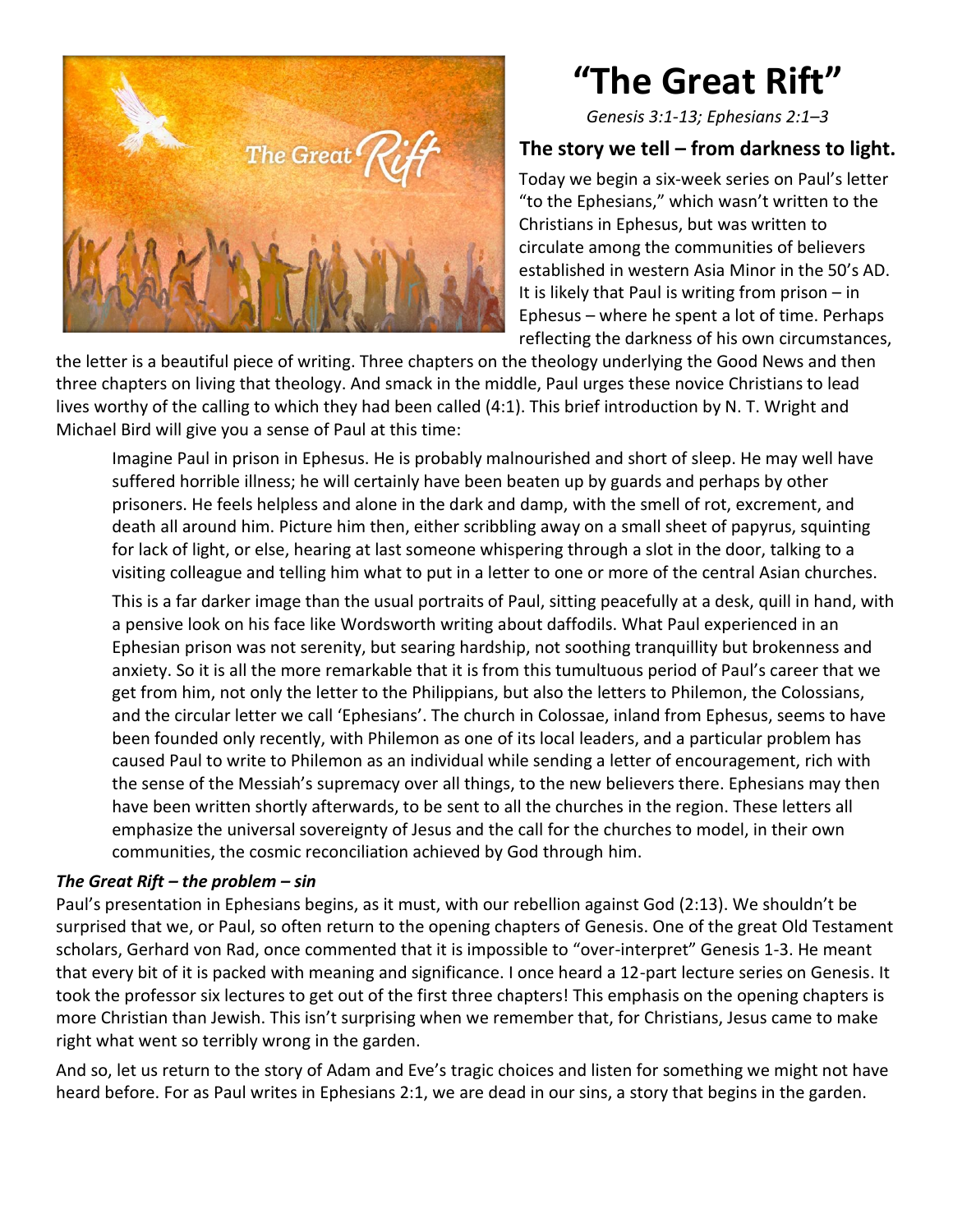#### *The first sin*

It is not very hard to see the first bad choice made by Adam and Eve. It gets most of the press. In their desire to be like gods themselves, to be equal with the divine, they do the one thing that God asked them not to do – the one thing. And their relationship with God is torn apart. And even more astoundingly, all creation is burdened by their bad decision. In the words of Paul, from that day forward, all creation would groan awaiting its own redemption, its own renewal and transformation (see Romans 8:18-30). Adam and Eve's choice had far-reaching consequences. It certainly reminds us that our own choices can touch lives and events in ways that we never imagined. But it is Adam and his second sin that is often overlooked. <sup>1</sup>

#### *The devil made me do it*

It can take us a little time to grasp the second sin, but once we do, the room is filled with knowing and guilty smiles. God asks Adam and Eve why they took a bite of the forbidden fruit. Well, the answer is so human, so typical -- Adam quickly blames Eve and, by extension, God, for who came up with Eve in the first place (2:18). For her part, Eve points her finger at the snake. So far as Adam and Eve are concerned, they didn't really do anything wrong. They aren't *really* responsible. It is someone else's fault. The devil made me do it!

The writer of Genesis knows us so well . . . God knows us so well. We are giant excuse factories. Somebody else is to blame for everything "bad" that happens to us. Commentators often call America a society of victims. Nothing just happens anymore – it is always somebody else's fault, never our own.

One of the tough theological questions is centered upon God's rule over all of creation and our own freedom. How free are we? How much of our lives and actions does God control? The biblical view is that however we think of freedom, we are free enough to be justly held responsible for what we do, for the decisions we make. God created us to love, but we are free to not love. God desires us to be merciful, but we can be mean and uncaring if we choose.

#### *The great tragedy*

There is a larger stage on which the second sin is played out. A wise person (I wish I could remember who!) once remarked that the great tragedy of humankind is that we can find a reason for everything. To put it another way, there is no evil that humans can't rationalize or excuse away. Auschwitz? Wounded Knee? Apartheid? They were all justified in the minds of the perpetrators. But as the remarkable story of South Africa has unfolded, we've seen the power of confession and repentance. The underlying premise of the

## WHAT IS SIN?

I get this question a lot and I've come to realize that sin is commonly misunderstood. We tend to think of sin only as the breaking of a rule, as if we might look back over our day and count the sins we committed. But this is not the best way to go about understanding sin.

Sin is what separates us from God. Sin is whatever diminishes the image of God in us all. Sin is whatever keeps us from functioning as God intended. Sin is our brokenness…and we are all broken…and we are often too blind to even know it.

Adam, Eve, you, and I were all created by God so that we might love God and one another. When we chase after false gods or dishonor our parents or covet our neighbor's house or commit adultery, we are separated further and further from God. Adam and Eve, giving in to their pride and desiring to be like gods themselves, chose to follow their own way rather than God's way. And the result was that God came to walk with them in the evening and Adam hid from God! *Separation*.

In the biblical view, Adam and Eve's choice is still with us. They ran from God, causing a tragic rip in the relationship between God and humanity. It is as if their bad choice passed on to us a flaw in our moral DNA, a flaw that we cannot fully heal ourselves, but must be healed by God. Sin is what separates us from God. God is holy; thus, to grow in our own holiness is to reduce that separation. But in the end, the gap is only fully closed when we claim Jesus' holiness as our own.

<sup>&</sup>lt;sup>1</sup> We'll be using Ellsworth Kalas' *Old Testament Stories from the Backside* in this sermon series. All of Kalas's "... from the backside" books are excellent. I highly recommend them. In them, Kalas is always looking at less-than obvious ways into a Bible story.